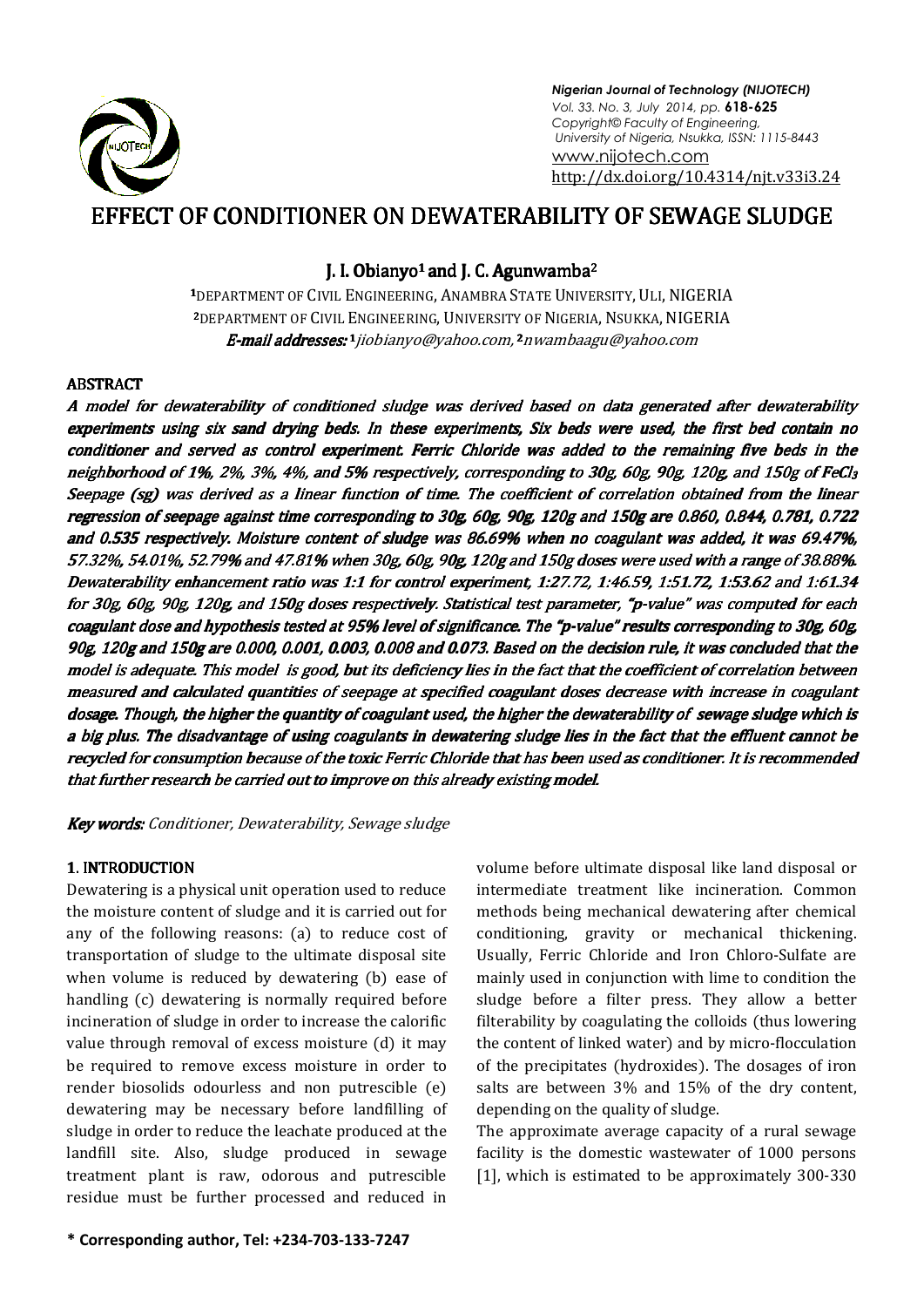$m^3 d^{-1}$  of wastewater and municipal wastewater treatment plant serving large population huge volumes of wastewater is produced. These huge quantities need to be treated before disposal, otherwise it can give rise to environmental pollution and degradation. A by-product in the treatment of wastewater is the huge volume of sludge that needs to be disposed of. Sludge contains 0.25% to 16% solids and therefore to dispose of sludge economically its volume must be reduced. Sludge is generally conditioned before thickening and dewatering to improve their dewatering characteristics. The use of chemicals to condition sludge for dewatering has the capacity to reduce 90% of in-coming moisture content to 65 to 85% moisture content depending on the nature of the solids being treated. Two types of conditioning chemicals are used to enhance the treatability of the sludge and they are mineral salts such as iron salts and lime, and organic salts such as coagulants and flocculants. It has been discovered that an effective way of managing sewage sludge is by the use of conditioners such as coagulants. For instance, the production of potable water is conventionally carried out by coagulation with a hydrolyzing metal salt such as aluminum sulfate ('alum') or ferric chloride ('ferric'). This process is effective at removing turbidity, color and microorganisms, but also results in a waste by-product as the coagulants precipitate into particles that aggregate to form 'flocs' [2]. Settling of these flocs results in a sludge that can be thickened, centrifuged or filtered prior to ultimate disposal. These dewatering procedures reduce the volume of the waste stream, with both environmental and financial benefits. Also, the coagulation and flocculation processes in conventional drinking water treatment generate aggregates which settle to form a sludge waste. This sludge can be dewatered further by thickening, centrifugation and filtration operations in order to recover water and minimize the volume of the waste stream [2].

 A phenomenological theory developed by [3] provides a rigorous approach to modeling the dewatering behavior of compressible materials, and has been adopted to model various dewatering unit operations [3]. Many models have been developed for settling of flocculent particles in suspension. In a series of papers [4-9], presented a phenomenological theory of sedimentation of flocculated suspensions, which provides a valuable framework for the simulation of batch and continuous thickening of suspensions. Also, in a numerical method introduced by [10], a software was developed for the simulation of batch and continuous thickening of suspensions.

Despite its unusual type-change feature, a variety of numerical methods can be employed in a straightforward manner to solve the governing equation and thereby to simulate the batch and continuous sedimentation processes [11]. An extensive introduction to suitable discretization techniques, including finite-difference and front tracking methods, is given by [12]. Particularly easy to implement is a finite-difference method that extends the so-called generalized upwind or Engquist and Osher method [13] to second -order, possibly degenerate, parabolic equations. This method was analyzed in detail by [10, 14].

#### 2. MATERIALS AND METHOD 2. MATERIALS AND METHOD METHOD

The essence of this experiment is to determine the effect of conditioner on dewaterability of sewage sludge. 2.0155g sludge sample was oven dried at 105<sup>o</sup>C, to enable determine the initial water content of the sludge. Result showed that moisture content was 81.01%. 3000g of sewage sludge was used for this experiment and 1500g of water was added to it thereby increasing the total weight to 4500g thus, increasing the moisture content to 87.34%, which implies that the total quantity of water in sludge in the six beds at the beginning of experiment is  $0.8734 \times 4500 = 3930.30g$ , and further to that, the total quantity of water removed from the sludge at any given dose of conditioner were determined to enable the computation of dewaterability enhancement ratio (DER). DER is the ratio of maximum discharge at any given coagulant dose ( $\gamma$ ) to maximum discharge for control experiment  $(\varepsilon)$ . This ratio helps to make an inference as to the effect of any change in coagulant dose with respect to dewaterability. Anhydrous Ferric Chloride FeCl3 was used as the conditioner. These were thoroughly mixed and introduced into the drying beds for dewatering. The drying bed is funnel-shaped, 420mm surface diameter, 340mm vertical depth and fitted with a 25mm diameter drain pipe. Six beds were used, the first bed contain no conditioner and served as control experiment. Ferric Chloride was added to the remaining five beds in the neighborhood of 1%, 2%, 3%, 4%, and 5% respectively, corresponding to 30g, 60g, 90g, 120g, and 150g of  $FeCl<sub>3</sub>$  and discharge from the bed were recorded at 1 hour intervals. The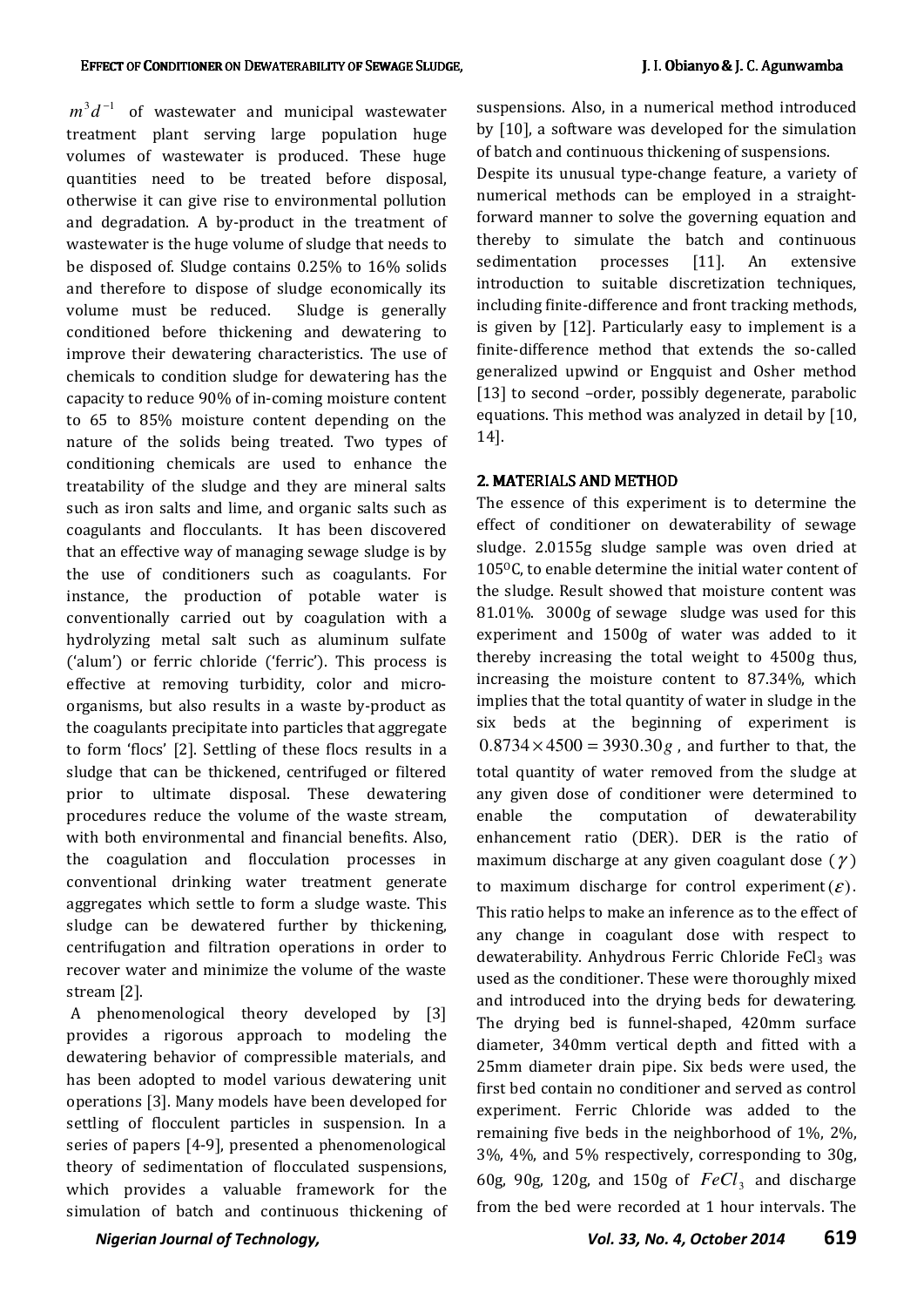experimental set up and equipment used to conduct this research is shown in plate 1.

Assuming a linear relationship, instantaneous seepage (*sg*) in conditioned sludge is given by the expression  $s\mathfrak{g} = a + bt$ , where "*a*" and "*b*" are the intercepts and slopes and *t* is the time. To determine the values of the coefficients " $a$ " and " $b$ ", time was regressed on instantaneous seepage for each dose of  $FeCl<sub>3</sub>$ coagulant added. Subsequently, different quantities of coagulant *Q* was regressed on the different values of intercepts "a", where  $a = \lambda_1 + \lambda_2 Q$  so as to determine the intercept  $\lambda_1$  and the slope  $\lambda_2$  of the above function. The same process was repeated for the slope  $b^{\prime\prime}$  in which  $Q$  was regressed on the slope *b*", where  $b = \beta_1 + \beta_2 Q$  so that the intercept  $\beta_1$ and slope  $\,\beta_{\scriptscriptstyle 2}^{\phantom i}\,$  of this function to be determined.

It can now be shown that  $sg = a + bt$ , since  $a = \lambda_1 + \lambda_2 Q$  and  $b = \beta_1 + \beta_2 Q$ , substituting these values into  $sg = a + bt$  will give  $sg = (\lambda_1 + \lambda_2 Q) + (\beta_1 + \beta_2 Q)t$ . The later model was used to compute the calculated seepage  $(sg_c)$  and governs dewaterability of conditioned sludge. At each dosage of conditioner used, measured seepage  $(sg_m)$  was regressed on calculated seepage  $(sg_c)$  to determine their correlations. Finally, statistical test parameter, "p-value" using the Pearson's correlation was computed for each coagulant dose and hypothesis was

tested at 95% level of significance. This parameter was used to make an inference as to whether model  $sg = a + bt$  is adequate or not. Thus;

 $H_0$ :  $P = 0$  (The model  $sg = a + bt$  is not adequate)

 $H_1$ :  $P \neq 0$  (The model  $sg = a + bt$  is adequate)

At 95% level of significance, $(1-\alpha)100 = 95$ ,  $\Rightarrow \alpha = 0.05$ 

Decision: Reject  $H_0$  if *P*-value  $\langle \alpha, \alpha \rangle$  otherwise accept  $H_0$ 

Test statistic

$$
t_{cal} = \frac{r}{\sqrt{\left(\frac{1-r^2}{n-2}\right)}} \text{ for } n \le 10
$$
 (1)

$$
z_{cal} = \frac{z_r}{\sqrt{\left(\frac{1}{n-3}\right)}} \text{ for } n > 10
$$
 (2)

Where

$$
z_r = \frac{1}{2} \ln \left( \frac{1+r}{1-r} \right) \tag{3}
$$

*r z* is the transformation of the coefficient of correlation '*r* '

 Since our sample size is greater than 10, then equation (2) was used to determine the p-values of the correlation between  $sg_m$  and  $sg_c$  corresponding to 30g, 60g, 90g, 120g and 150g doses of  $FeCl<sub>3</sub>$ coagulant used in the experiment



Plate 1: Experimental set-up for dewaterability of conditioned sludge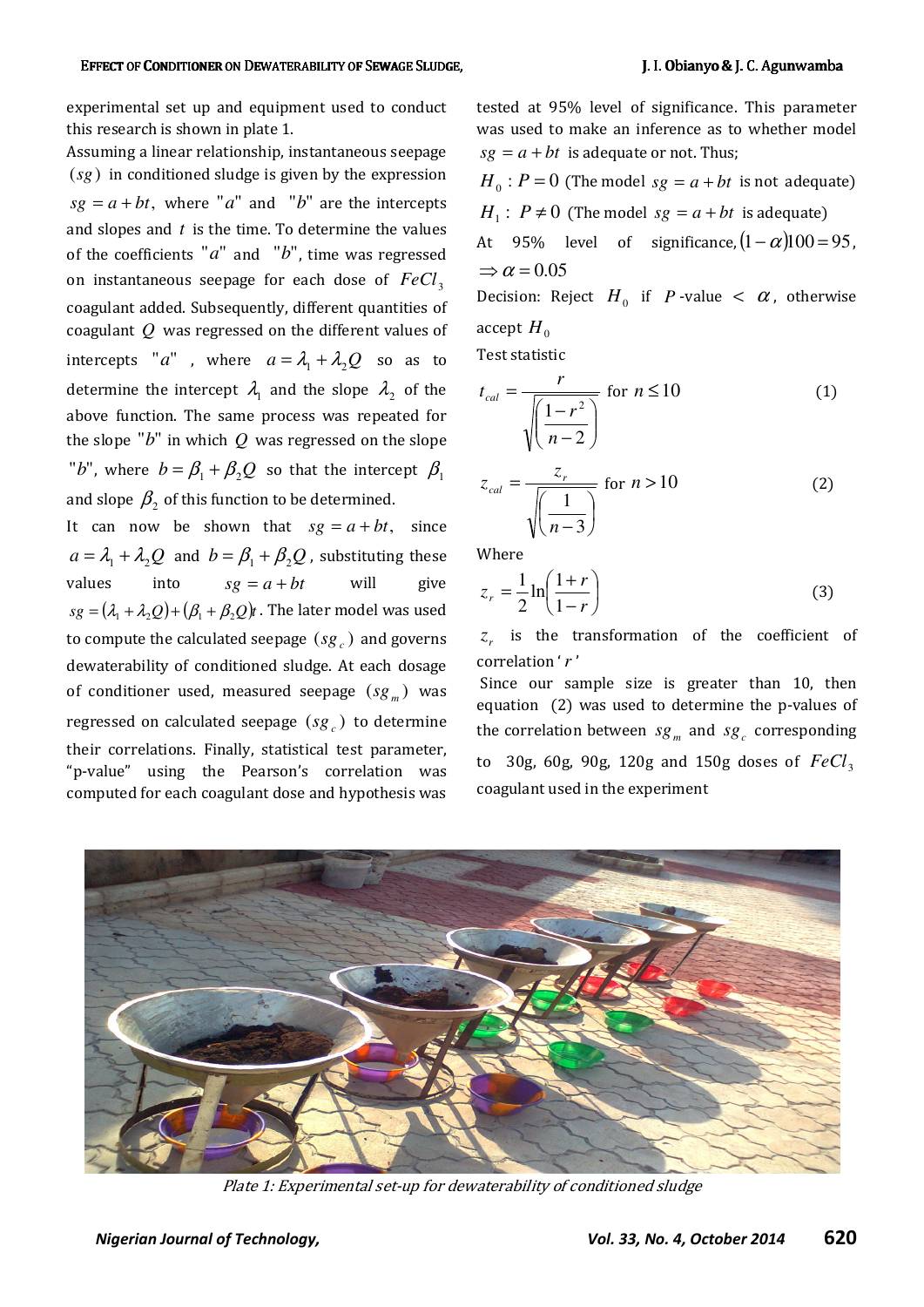#### EFFECT OF CONDITIONER ON DEWATERABILITY OF SEWAGE SLUDGE, J. J. J. Obianyo & J. C. Agunwamba

|  | Table 1: Relationship between instantaneous/cumulative seepage and time at different doses of coagulant |  |
|--|---------------------------------------------------------------------------------------------------------|--|
|  |                                                                                                         |  |

| Time<br>(hrs) |                | Control<br>$0.0g(0\%)$<br>FeCl <sub>3</sub> |          | 30g (1.0%)<br>FeCl <sub>3</sub> |          | 60g (2.0%)<br>FeCl <sub>3</sub> |          | 90g (3.0%)<br>FeCl <sub>3</sub> |          | 120g (4.0%)<br>FeCl <sub>3</sub> |              | 150g (5.0%)<br>FeCl <sub>3</sub> |
|---------------|----------------|---------------------------------------------|----------|---------------------------------|----------|---------------------------------|----------|---------------------------------|----------|----------------------------------|--------------|----------------------------------|
|               | Inst.          | Cum.                                        | Inst.    | Cum.                            | Inst.    | Cum.                            | Inst.    | Cum.                            | Inst.    | Cum.                             | Inst.        | Cum.                             |
|               | Sg.            | Sg.                                         | Sg.      | Sg.                             | Sg.      | Sg.                             | Sg.      | Sg.                             | Sg       | Sg.                              | Sg.          | Sg.                              |
| $\theta$      | $\mathbf{0}$   | 0                                           | $\theta$ | $\theta$                        | $\Omega$ | $\theta$                        | $\theta$ | $\Omega$                        | $\Omega$ | $\Omega$                         | $\mathbf{0}$ | $\Omega$                         |
| 1             | $\mathbf{0}$   | $\boldsymbol{0}$                            | 150      | 150                             | 479      | 479                             | 664      | 664                             | 779      | 779                              | 1457         | 1457                             |
| 2             | 4              | 4                                           | 130      | 280                             | 298      | 777                             | 317      | 981                             | 288      | 1067                             | 119          | 1576                             |
| 3             | 4              | 8                                           | 107      | 387                             | 194      | 971                             | 188      | 1169                            | 169      | 1236                             | 59           | 1635                             |
| 4             | 3              | 11                                          | 68       | 455                             | 116      | 1087                            | 104      | 1273                            | 96       | 1332                             | 37           | 1672                             |
| 5             | 2              | 13                                          | 59       | 514                             | 88       | 1175                            | 84       | 1357                            | 66       | 1398                             | 29           | 1701                             |
| 6             | 2              | 15                                          | 47       | 561                             | 62       | 1237                            | 53       | 1410                            | 50       | 1448                             | 18           | 1719                             |
| 7             | 2              | 17                                          | 40       | 601                             | 39       | 1276                            | 37       | 1447                            | 38       | 1486                             | 15           | 1734                             |
| 8             | $\overline{2}$ | 19                                          | 42       | 643                             | 23       | 1299                            | 23       | 1470                            | 24       | 1510                             | 16           | 1750                             |
| 9             | 3              | 22                                          | 42       | 685                             | 17       | 1316                            | 13       | 1483                            | 16       | 1526                             | 13           | 1763                             |
| 10            | 3              | 25                                          | 41       | 726                             | 14       | 1330                            | 8        | 1491                            | 12       | 1538                             | 6            | 1769                             |
| 11            | 2              | 27                                          | 40       | 766                             | 11       | 1341                            | 6        | 1497                            | 10       | 1548                             | 6            | 1775                             |
| 12            | 2              | 29                                          | 38       | 804                             | 10       | 1351                            | 3        | 1500                            | 7        | 1555                             | 4            | 1779                             |

Table 2: Relationship between final moisture content of sludge and coagulant doses

|                                                    | Control 0g<br>FeCl <sub>3</sub><br>$(0\%)$ | 30g $FeCl3$<br>(1%) | 60 <sub>g</sub><br>FeCl <sub>3</sub><br>(2%) | 90g $FeCl3$<br>(3%) | 120g<br>FeCl <sub>3</sub><br>(4%) | 130 <sub>g</sub><br>FeCl <sub>3</sub><br>(5%) |
|----------------------------------------------------|--------------------------------------------|---------------------|----------------------------------------------|---------------------|-----------------------------------|-----------------------------------------------|
| Initial quantity of water in<br>sludge $(g)$       | 3930.30                                    | 3930.30             | 3930.30                                      | 3930.30             | 3930.30                           | 3930.30                                       |
| Maximum discharge at a given<br>coagulant dose (g) | 29.00                                      | 804.00              | 1351.00                                      | 1500.00             | 1555.00                           | 1779.00                                       |
| Weight of water remaining $(g)$                    | 3901.30                                    | 3126.30             | 2579.30                                      | 2430.30             | 2375.30                           | 2151.30                                       |
| Final moisture content (%)                         | 86.69                                      | 69.47               | 57.32                                        | 54.01               | 52.79                             | 47.81                                         |

| Table 3: Relationship between dewaterability enhancement ratio (DER) and coagulant doses |  |  |
|------------------------------------------------------------------------------------------|--|--|
|                                                                                          |  |  |

|                                     | Control 0g<br>$FeCl_{3}(0\%)$ | 30 <sub>g</sub><br>FeCl <sub>3</sub> | 60 <sub>g</sub><br>FeCl <sub>3</sub> | 90 <sub>g</sub><br>FeCl <sub>3</sub> | 120 <sub>g</sub><br>FeCl <sub>3</sub> | 130 <sub>g</sub><br>FeCl <sub>3</sub> |
|-------------------------------------|-------------------------------|--------------------------------------|--------------------------------------|--------------------------------------|---------------------------------------|---------------------------------------|
|                                     |                               | (1%)                                 | (2%)                                 | (3%)                                 | (4%)                                  | (5%)                                  |
| Maximum discharge at any            | 29.0                          | 804.0                                | 1351.0                               | 1500.0                               | 1555.0                                | 1779.0                                |
| given coagulant dose $\gamma(g)$    |                               |                                      |                                      |                                      |                                       |                                       |
| Maximum discharge for               | 29.0                          | 29.0                                 | 29.0                                 | 29.0                                 | 29.0                                  | 29.0                                  |
| control experiment $\varepsilon(g)$ |                               |                                      |                                      |                                      |                                       |                                       |
| Dewaterability enhancement          | 1.0                           | 27.72                                | 46.59                                | 51.72                                | 53.62                                 | 61.34                                 |
| ratio (DER) = $\gamma/\varepsilon$  |                               |                                      |                                      |                                      |                                       |                                       |

#### 3. MATHEMATICAL DERIVATIONS

3.1 Assumption: Linear relationship exist between instantaneous seepage and time in a conditioned sludge

The variation of instantaneous seepage (sg) with time (t) is given by the expression;

$$
sg = a + bt \tag{4}
$$

Where  $sg =$  seepage due to coagulation of sewage sludge,  $a =$  intercept,  $b =$  slope and  $t =$  time. The

values of *a* and *b* can be expressed linear functions of *Q* as shown below;

$$
a = \lambda_1 + \lambda_2 Q \tag{5}
$$

$$
b = \beta_1 + \beta_2 Q \tag{6}
$$

Q is the coagulant dose,  $\lambda_1$  and  $\lambda_2$  are the intercept and slope when different values of intercept *a* were regressed with different doses of coagulant *Q* .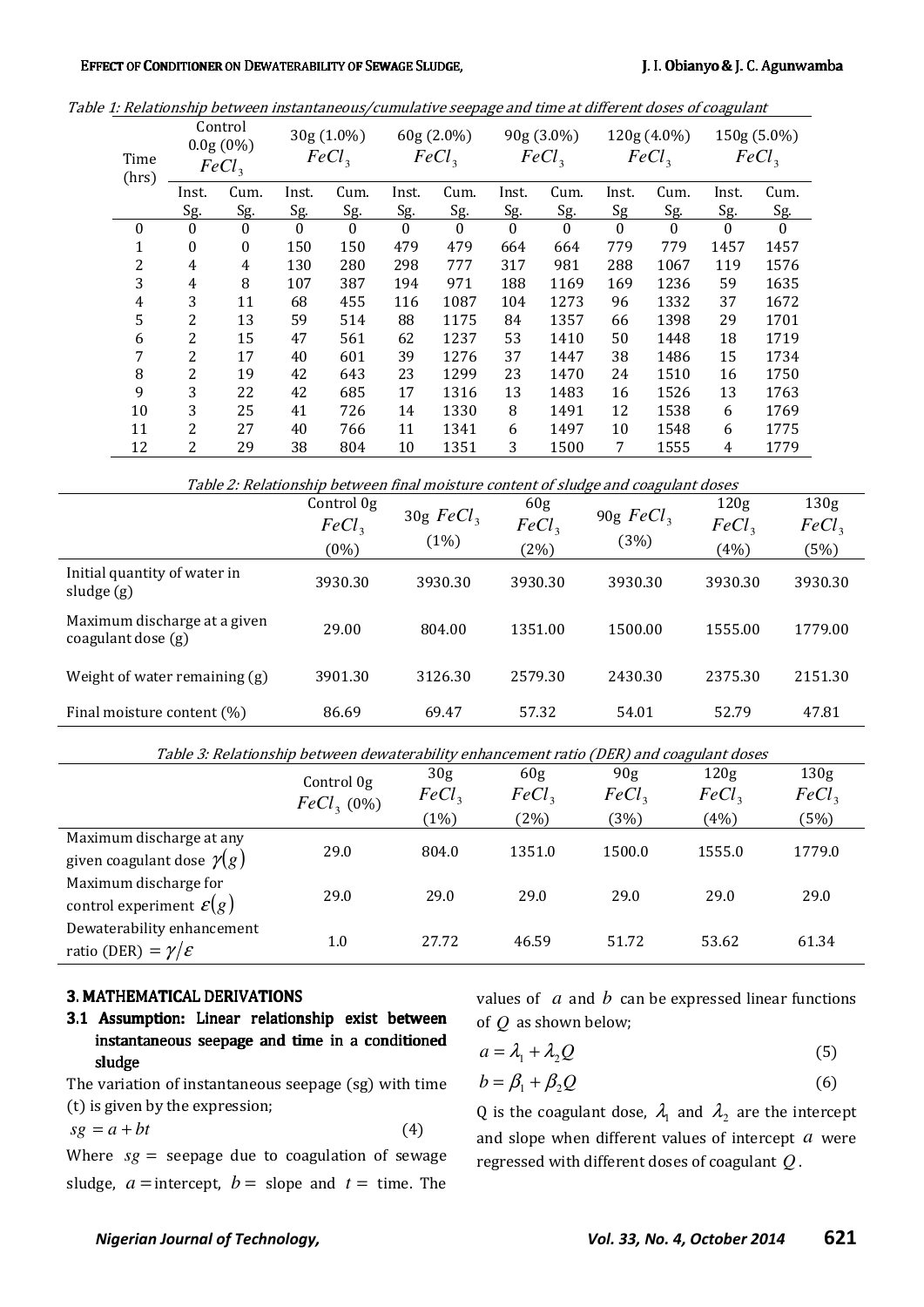$\beta_1$  and  $\beta_2$  are the intercept and slope when different values of slope *b* were regressed with different doses of coagulant Q.

Substituting  $\lambda_1 + \lambda_2$  for "a" and  $\beta_1 + \beta_2$  for "b" in equation (1), we have

$$
sg = (\lambda_1 + \lambda_2 Q) + (\beta_1 + \beta_2 Q)t
$$
\n(7)

From the table of variation of *Q* with *a* we have that;

$$
\lambda_2 = \frac{n \sum Qa - \sum Q \sum a}{n \sum Q^2 - (\sum Q)^2}
$$
(8)  
 
$$
\therefore \lambda_2 = \frac{6(189998.115) - 450(1804.3024)}{6(49500) - 450^2} = 3.471
$$

$$
\overline{a} = \lambda_1 + \lambda_2 \overline{Q}
$$
(9)  
(1804.3024)

 $\bigg)$  $\left(\frac{450}{6}\right)$  $= \lambda_1 + 3.4707$  $\mathsf{I}$ ∖  $\left(\frac{1804.3024}{6}\right) = \lambda_1 + 3.4707\left(\frac{450}{6}\right)$ , or  $\lambda_1 = 40.3921$ 6

So that:

$$
a = 40.3921 + 3.471Q \tag{10}
$$

Also, from the table of variation of  $Q$  with  $b$ , we have;

$$
\beta_2 = \frac{n \sum Qb - \sum Q \sum b}{n \sum Q^2 - (\sum Q)^2}
$$
\n(11)  
\n
$$
\beta_2 = \frac{6(-20587.109) - 450(-190.7517)}{6(49500) - 450^2} = -0.3988
$$

$$
b = \beta_1 + \beta_2 Q
$$
 (12)  

$$
\left(\frac{-190.7517}{6}\right) = \beta_1 - 0.3988 \left(\frac{450}{6}\right), \text{ or } \beta_1 = -1.882
$$

So that:



Substituting the values of *a* and *b* in (4) we have,  $sg = (40.3921 + 3.471Q) - (1.882 + 0.3988Q)t$  (14)

## 3.2 Comparison of measured and Calculated Quantities of Seepage for conditioned sludge

The model of (14) was used to determine calculated quantities of seepage for each dosage of  $FeCl<sub>3</sub>$ coagulant (i.e. conditioner) used. At a given dose of coagulant *Q*, different times ranging from  $t = 1, 2, 3, \ldots, 12$  hours were substituted to determine the calculated quantities of seepage  $sg_c$ . Measured quantities of seepage  $sg_m$  were regressed on the calculated quantities  $sg_c$ , and the coefficient of correlation  $r$ , gives a measure of adequacy of the model. Usually an  $r$  – *value* that tends to 1.0 good.

Table 4: P-values corresponding to correlations between *sg* and *sg*

|                   | $sg_m$ and $sg_c$            |         |
|-------------------|------------------------------|---------|
|                   | Correlation between          |         |
| FeCl <sub>3</sub> | $sg_m$ and $sg_c$ at various | p-value |
| dose              | doses                        |         |
| 30                | 0.860                        | 0.000   |
| 60                | 0.844                        | 0.001   |
| 120               | 0.781                        | 0.003   |
| 120               | 0.722                        | 0.008   |
| 150               | 0.535                        | 0.073   |



Figure 1 Variation of cumulative seepage with time at different doses of coagulant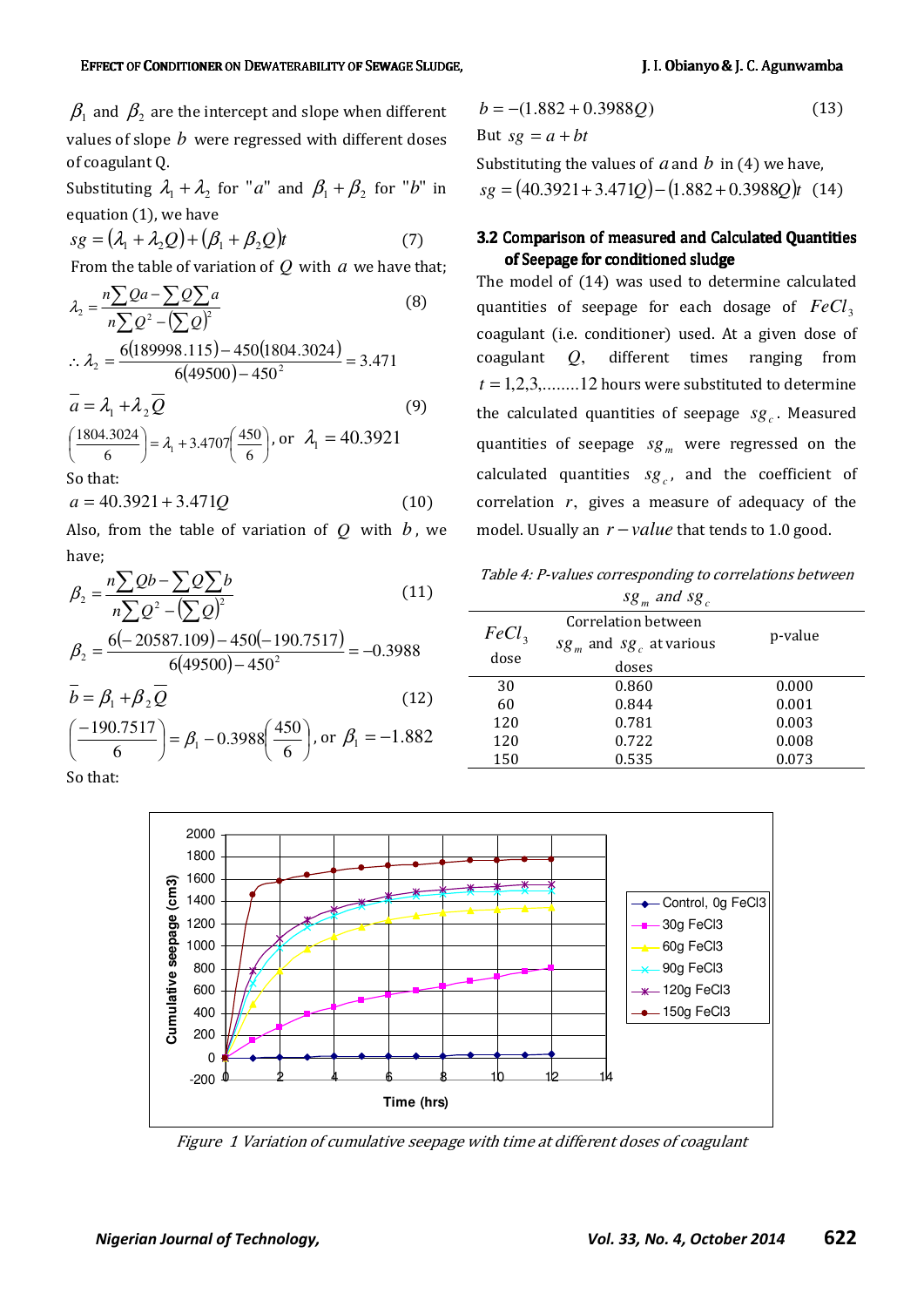





Figure 4: Comparison of measured and calculated Instantaneous seepage variation with time for 30g FeCl3 dose



Figure 6: Comparison of measured and calculated Instantaneous seepage variation with time for 60g FeCl3 dose



Figure 8: Comparison of measured and calculated Instantaneous seepage variation with time for 90g FeCl3 dose







Figure 5: comparison of measured and calculated cumulative seepage variation with time for 30g FeCl3 dose



Figure 7: Comparison of measured and calculated cumulative seepage variation with time for 60g FeCl3 dose



Figure 9: Comparison of measured and calculated cumulative seepage variation with time for 90g FeCl3 dose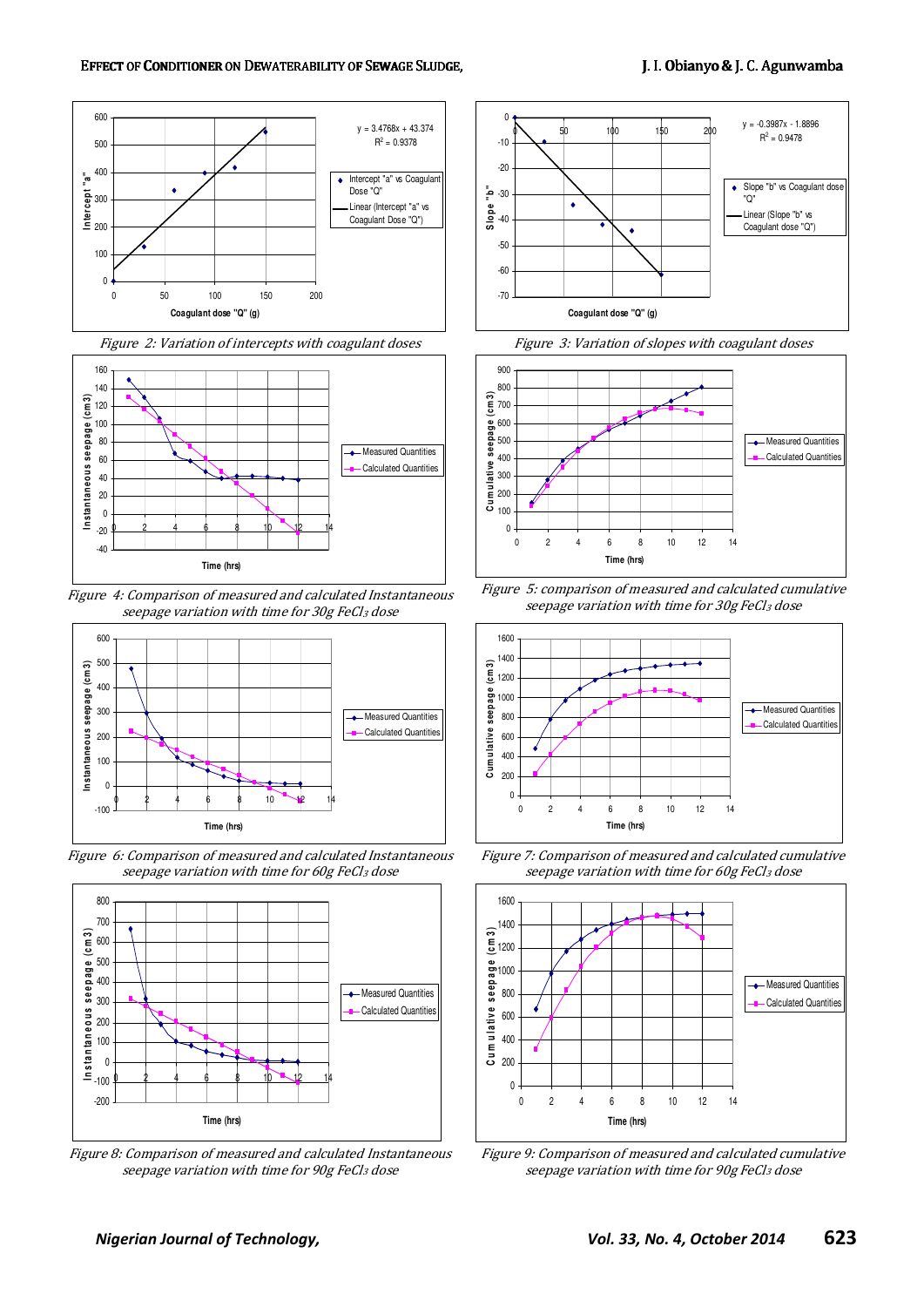

Figure 10: Comparison of measured and calculated Instantaneous seepage variation with time for 120g FeCl<sup>3</sup> dose



Figure 12: Comparison of measured and calculated Instantaneous seepage variation with time for 150g FeCl3 dose

#### 4. RESULTS AND DISCUSSIONS

The model of (14) was used for verification. At a given dose of coagulant *Q*, different times ranging from  $t = 1, 2, 3, \ldots$  12 hours were substituted to determine the calculated quantities of seepage  $sg_c$ . Measured quantities of seepage  $sg_m$  were regressed on the calculated quantities  $sg_c$ , and the coefficient of correlation  $r$ , gives a measure of adequacy of the model. Usually an *r* − *value* from 0.60 and above is good. It was discovered that the coefficient of  $correlation$  between  $sg_m$  and  $sg_c$  when 30g of  $FeCl<sub>3</sub>$  conditioner was used is  $r = 0.860$ , it is 0.844, 0.781, 0.722 and 0.535 for 60g, 90g, 120g and 150g coagulant doses used respectively. These results show that  $r$  − *value* between  $sg_m$  and  $sg_c$  decrease with increase in coagulant dose used at any time.

Final moisture content of sludge was computed at the end of experiment after dewatering. Results revealed that as much as 86.69% moisture was present in the sludge with no coagulant added (i.e. control experiment). It was 69.47%, 57.32%, 54.01%, 52.79%, and 47.81% respectively when 30g, 60g, 90g, 120g, and  $150$ g  $FeCl<sub>3</sub>$  doses were used, with a range of



Figure 11: Comparison of measured and calculated cumulative seepage variation with time for 120g FeCl3dose



Figure 13: Comparison of measured and calculated cumulative seepage variation with time for 150g FeCl3 dose

38.88%. These results indicate remarkable reduction of moisture as the quantity of conditioner in the sludge is increased and are shown in Table 2.

Dewaterability enhancement ratio increases with increase in coagulant doses. The results is 1:1 for control experiment, 1:27.72, 1:46.59, 1:51.72, 1:53.62, and 1:61.34 for 30g, 60g, 90g, 120g, and 150g  $FeCl<sub>3</sub>$ 

doses. These results shown in table 3, without doubt reflect the high efficacy of conditioners in the dewaterability of sewage sludge. The curve show that dewaterability enhancement increases as the coagulant doses increase.

Plots of the relationship between cumulative measured and calculated seepage variation with coagulant doses are shown in Figures 5, 7, 9, 11 and 13 and the curves depict some degree of affinity between the measured and calculated values.

From the data on table 4, the p-values corresponding to 30g, 60g, 90g, 120g, and 150g are 0.000, 0.001, 0.003, 0.008 and 0.073 respectively. Since p-values for 30g, 60g, 90g and 120g doses are less than  $\alpha = 0.05$ . and based on the decision rule, we conclude that the model  $sg = a + bt$  is adequate. Only the 150g dose has a value greater than 0.05 and disagrees that the model  $sg = a + bt$  is adequate, though this is not